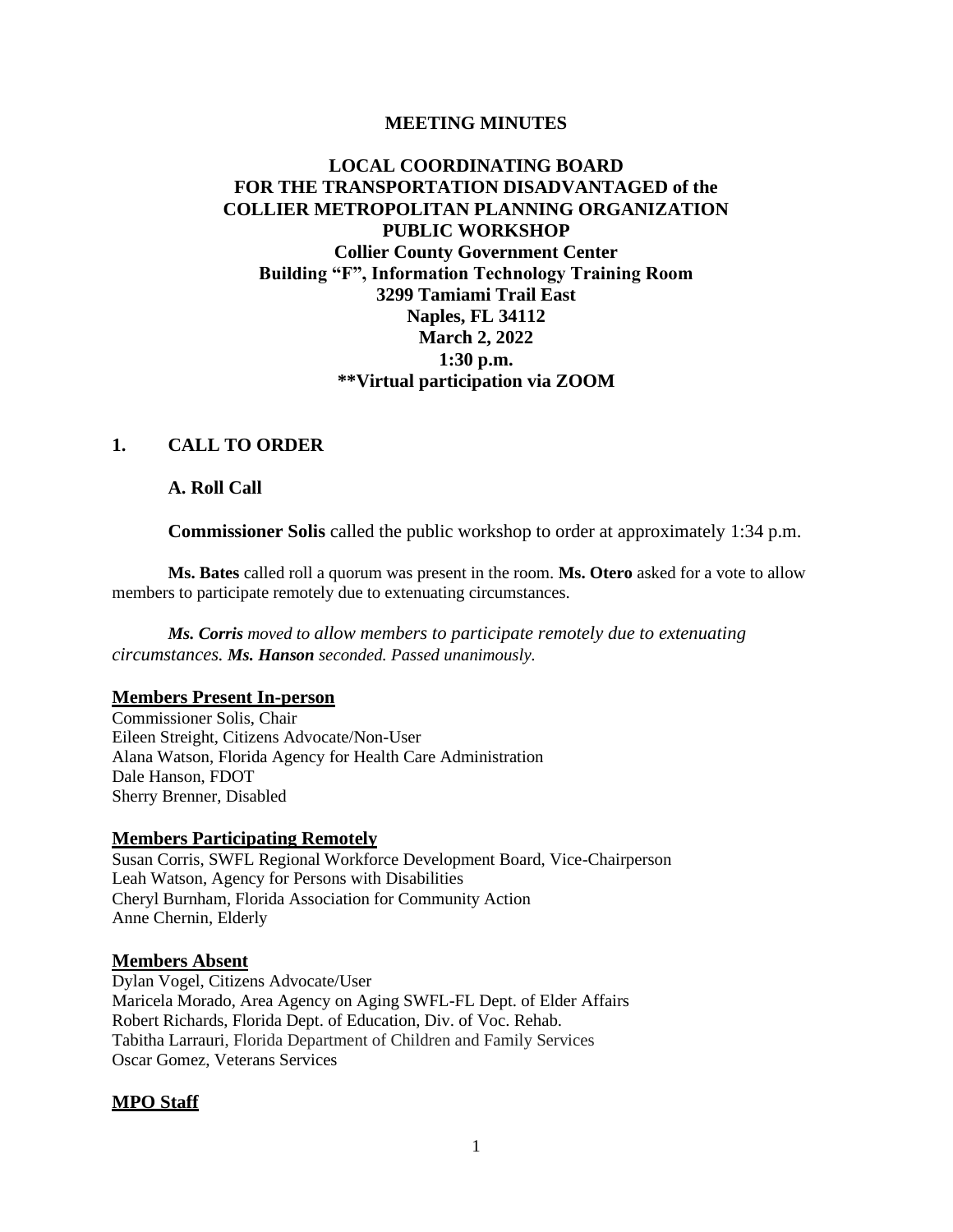Brandy Otero, Principal Planner Danielle Bates, Administrative Assistant

#### **Others Present**

Michelle Edwards-Arnold, Director, Collier County PTNE Elena Ortiz-Rosado, PTNE Omar DeLeon, PTNE Alex Showalter Rosio Garcia Mari Maldonado, MV Transportation Andy Ramtahal, CAT Operator Richard Ticehurst, MV Transportation Deena Soogrim, PTNE (virtually) Margaret Ticehurst, PTNE (virtually) Maylin Santana, PTNE (virtually) Sandra Lime, PTNE (virtually) Tiffany Pulido (virtually)

## **B. Pledge of Allegiance**

**Commissioner Solis** led the group in the Pledge of Allegiance.

## **2. APPROVAL OF THE AGENDA**

*Ms. Corris moved for approval of the agenda. Ms. A. Watson seconded. Motion passed unanimously*.

## **3. ANNUAL PUBLIC WORKSHOP ON LOCAL TRANSPORTATION DISADVANTAGED (TD) PROGRAM AND PROCESS**

Ms. Otero: Annually we conduct the public workshop. We reach out to riders to distribute flyers on buses, nursing centers, dialysis centers, and caretakers, so they can inform us on how the paratransit process is going.

## **A. Public Comments on Local TD Program and Process**

None.

## **B. Member Comments on Local TD Program and Process**

None.

## **C. Annual TD LCB Training**

**Ms. Otero:** Presented Training PowerPoint in the agenda packet. Also elaborated the following points: Purposed of Commission for Transportation Disadvantaged is to accomplish